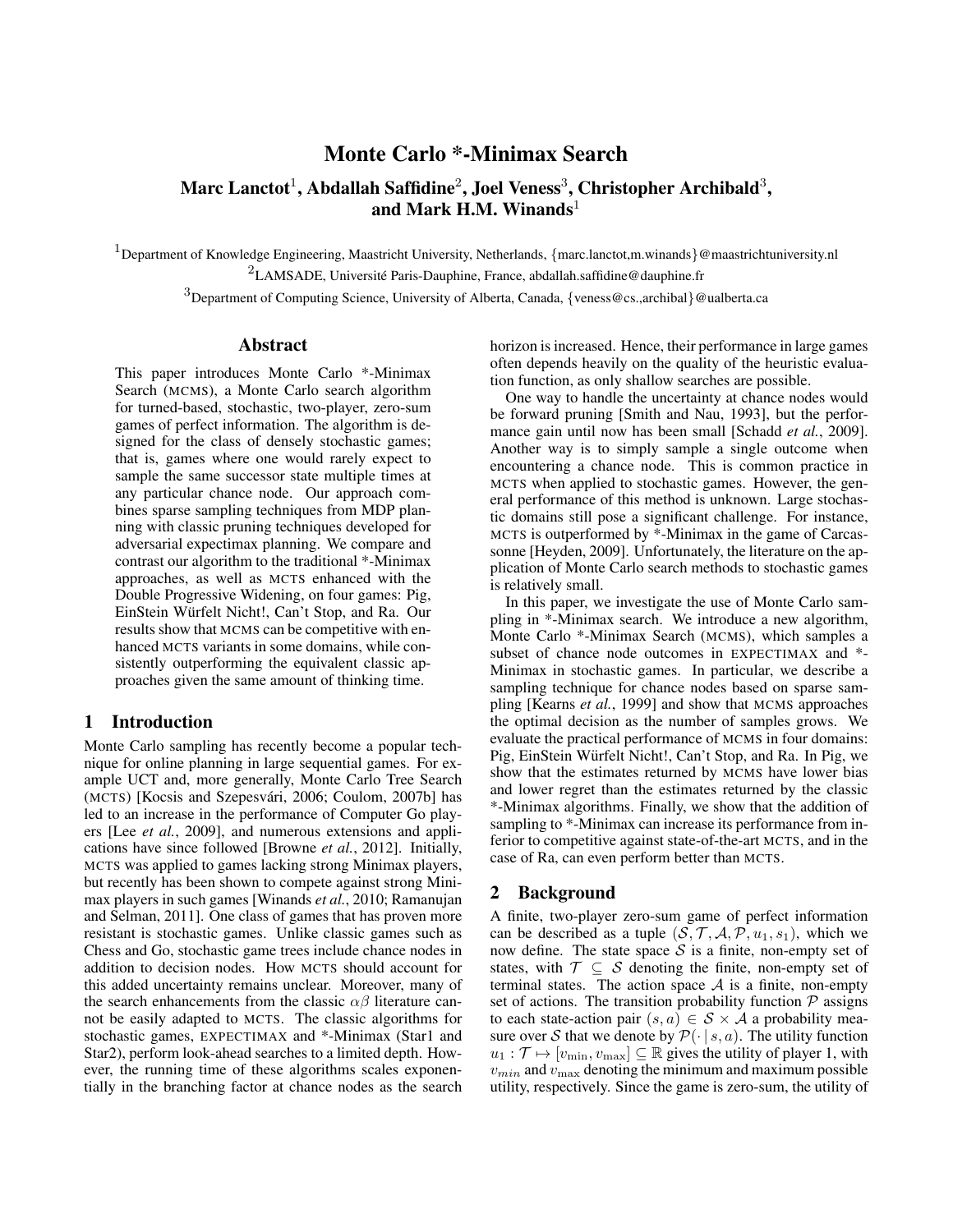player 2 in any state  $s \in \mathcal{T}$  is given by  $u_2(s) := -u_1(s)$ . The player index function  $\tau : \mathcal{S} \setminus \mathcal{T} \to \{1,2\}$  returns the player to act in a given non-terminal state s.

Each game starts in the initial state  $s_1$  with  $\tau(s_1) := 1$ , and proceeds as follows. For each time step  $t \in \mathbb{N}$ , player  $\tau(s_t)$  selects an action  $a_t \in \mathcal{A}$  in state  $s_t$ , with the next state  $s_{t+1}$  generated according to  $\mathcal{P}(\cdot | s_t, a_t)$ . Player  $\tau(s_{t+1})$  then chooses a next action and the cycle continues until some terminal state  $s_T \in \mathcal{T}$  is reached. At this point player 1 and player 2 receive a utility of  $u_1(s_T)$  and  $u_2(s_T)$  respectively.

#### 2.1 Classic Game Tree Search

We now describe the two main search paradigms for adversarial stochastic game tree search. We begin by first describing classic stochastic search techniques, that differ from modern approaches in that they do not use Monte Carlo sampling. This requires recursively defining the minimax value of a state  $s \in S$ , which is given by

$$
V(s) = \begin{cases} \max_{a \in \mathcal{A}} \sum_{s' \in \mathcal{S}} \mathcal{P}(s' \mid s, a) \, V(s') & \text{if } s \notin \mathcal{T}, \tau(s) = 1\\ \min_{a \in \mathcal{A}} \sum_{s' \in \mathcal{S}} \mathcal{P}(s' \mid s, a) \, V(s') & \text{if } s \notin \mathcal{T}, \tau(s) = 2\\ u_1(s) & \text{otherwise.} \end{cases}
$$

Note that here we always treat player 1 as the player maximizing  $u_1(s)$  (*Max*), and player 2 as the player minimizing  $u_1(s)$  (*Min*). In most large games, computing the minimax value for a given game state is intractable. Because of this, an often used approximation is to instead compute the *depth* d *minimax value*. This requires limiting the recursion to some fixed depth  $d \in \mathbb{N}$  and applying a heuristic evaluation function when this depth limit is reached. Thus given a heuristic evaluation function  $h : \mathcal{S} \to [v_{\min}, v_{\max}] \subseteq \mathbb{R}$  defined with respect to player 1 that satisfies the requirement  $h(s) = u_1(s)$ when  $s \in \mathcal{T}$ , the depth d minimax value is defined recursively by

$$
V_d(s) = \begin{cases} \max_{a \in \mathcal{A}} V_d(s, a) & \text{if } d > 0, s \notin \mathcal{T}, \text{ and } \tau(s) = 1 \\ \min_{\substack{a \in \mathcal{A} \\ h(s)}} V_d(s, a) & \text{if } d > 0, s \notin \mathcal{T}, \text{ and } \tau(s) = 2 \\ \text{otherwise}, \end{cases}
$$

where

$$
V_d(s, a) = \sum_{s' \in S} \mathcal{P}(s' \mid s, a) V_{d-1}(s'). \tag{1}
$$

For sufficiently large d,  $V_d(s)$  coincides with  $V(s)$ . The quality of the approximation depends on both the heuristic evaluation function and the search depth parameter  $d$ .

A direct computation of  $\arg \max_{a \in \mathcal{A}(s)} V_d(s, a)$  or  $\arg \min_{a \in \mathcal{A}(s)} V_d(s, a)$  is equivalent to running the well known EXPECTIMAX algorithm [Michie, 1966]. The base EXPECTIMAX algorithm can be enhanced by a technique similar to  $\alpha\beta$  pruning [Knuth and Moore, 1975] for deterministic game tree search. This involves correctly propagating the  $[\alpha, \beta]$  bounds and performing an additional pruning step at each chance node. This pruning step is based on the observation that if the minimax value has already been computed for a subset of successors  $\tilde{S} \subseteq S$ , the depth d minimax value of state-action pair  $(s, a)$  must lie within

$$
L_d(s, a) \le V_d(s, a) \le U_d(s, a),
$$

where

$$
L_d(s, a) = \sum_{s' \in \tilde{S}} \mathcal{P}(s' \mid s, a) V_{d-1}(s') + \sum_{s' \in S \setminus \tilde{S}} \mathcal{P}(s' \mid s, a) v_{\min}
$$
  

$$
U_d(s, a) = \sum_{s' \in \tilde{S}} \mathcal{P}(s' \mid s, a) V_{d-1}(s') + \sum_{s' \in S \setminus \tilde{S}} \mathcal{P}(s' \mid s, a) v_{\max}.
$$

These bounds form the basis of the pruning mechanisms in the \*-Minimax [Ballard, 1983] family of algorithms. In the Star1 algorithm, each  $s'$  from the equations above represents the state reached after a particular outcome is applied at a chance node following  $(s, a)$ . In practice, Star1 maintains lower and upper bounds on  $V_{d-1}(s')$  for each child s' at chance nodes, using this information to stop the search when it finds a proof that any future search is pointless. A worked example of how these cuts occur in \*-Minimax can be found in [Lanctot *et al.*, 2013].

1 Star1 
$$
(s, a, d, \alpha, \beta)
$$
  
\n2 if  $d = 0$  or  $s \in \mathcal{T}$  then return  $h(s)$   
\n3 else  
\n4  $0 \leftarrow \text{genOutcomeSet}(s, a)$   
\n5 for  $0 \in \mathcal{O}$  do  
\n6  $\alpha' \leftarrow \text{childAlpha}(o, \alpha)$   
\n7  $\beta' \leftarrow \text{childBeta}(o, \beta)$   
\n8  $s' \leftarrow \text{actionChangeEvent}(s, a, o)$   
\n9  $v \leftarrow \text{alphabetal}(s', d-1, \alpha', \beta')$   
\n10  $o_i \leftarrow v; o_u \leftarrow v$   
\n11 if  $v \geq \beta'$  then return  $\text{pess}(\mathcal{O})$   
\n12 if  $v \leq \alpha'$  then return  $\text{opti}(\mathcal{O})$   
\n13 return  $V_d(s, a)$   
\nAlgorithm 1: Star1

The algorithm is summarized in Algorithm 1. The alphabeta1 procedure recursively calls Star1. The outcome set  $\mathcal O$  is an array of tuples, one per outcome. One such tuple  $o$  has three attributes: a lower bound  $o_l$  initialized to  $v_{\text{min}}$ , an upper bound  $o_u$  initialized to  $v_{\text{max}}$ , and the outcome's probability  $o_p$ . The pess function returns the current lower bound on the chance node  $\text{pess}(\mathcal{O}) = \sum_{o \in \mathcal{O}} o_p o_l$ . Similarly, opti returns the current upper bound on the chance node using  $o_u$  in place of  $o_l$ :  $\text{opti}(\mathcal{O}) = \sum_{o \in \mathcal{O}} o_p o_u$ . Finally, the functions childAlpha and childBeta return the new bounds on the value of the respective child below. In general:

$$
\alpha' = \max \left\{ v_{\min}, \frac{\alpha - \text{opti}(\mathcal{O}) + o_p o_u}{o_p} \right\},
$$

$$
\beta' = \min \left\{ v_{\max}, \frac{\beta - \text{pess}(\mathcal{O}) + o_p o_l}{o_p} \right\}.
$$

The performance of the algorithm can be improved significantly by applying a simple look-ahead heuristic. Suppose the algorithm encounters a chance node. When searching the children of each outcome, one can temporarily restrict the legal actions at a successor (decision) node. If only a single action is searched at the successor, then the value returned will be a bound on  $V_{d-1}(s')$ . If the successor is a Max node,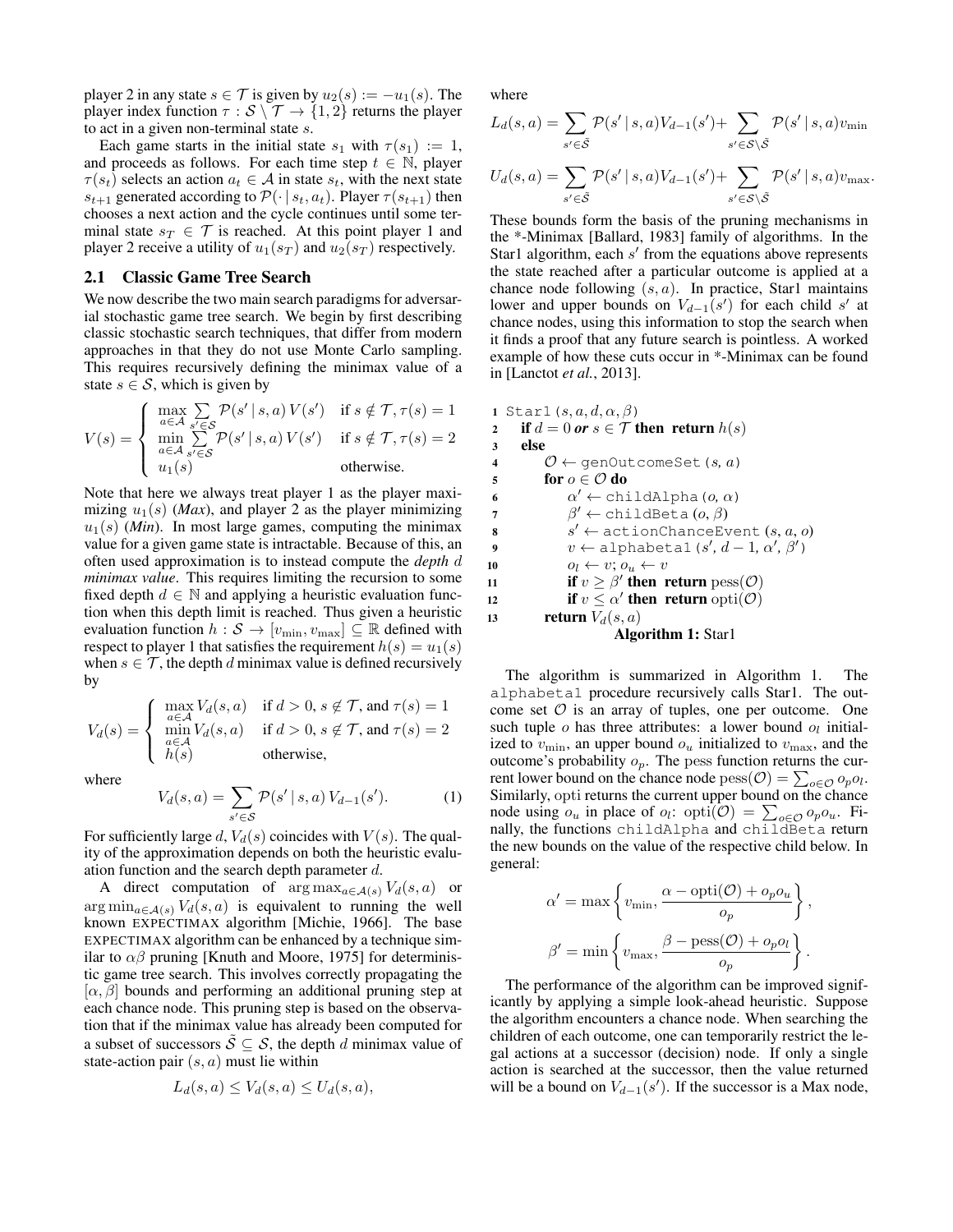then the true value can only be larger, and hence the value returned is a lower bound. Similarly, if it was a Min node, the value returned is a lower bound. The Star2 algorithm applies this idea via a preliminary *probing phase* at chance nodes in hopes of pruning without requiring full search of the children. If probing does not lead to a cutoff, then the children are fully searched, but bound information collected in the probing phase can be re-used. When moves are appropriately ordered, the algorithm can often choose the best single move and effectively cause a cut-off with much less search effort. Since this idea is applied recursively, the benefits compounds as the depth increases. The algorithm is summarized in Algorithm 2. The alphabeta2 procedure is analogous to alphabeta1 except when  $p$  is true, a subset (of size one) of the actions are considered at the next decision node. The recursive calls to Star2 within alphabeta2 have  $p$  set to false and  $a$  set to the chosen action.

<sup>1</sup> Star2(s*,* a*,* d*,* α*,* β) 2 if  $d = 0$  or  $s \in \mathcal{T}$  then return  $h(s)$ <sup>3</sup> else 4  $\mathcal{O} \leftarrow$  genOutcomeSet  $(s, a)$ 5 for  $o \in \mathcal{O}$  do 6  $\alpha' \leftarrow \text{childAlpha}(o, \alpha)$  $\beta' \leftarrow \text{childBeta}(o, \beta)$  $\boldsymbol{s}$   $s$  $s' \leftarrow$  actionChanceEvent(s, a, o) 9  $v \leftarrow \text{alphabeta2}(s', d-1, \alpha', \beta', \text{true})$ 10 if  $\tau(s') = 1$  then 11  $o_l \leftarrow v$ 12 if  $pess(\mathcal{O}) \geq \beta$  then return  $pess(\mathcal{O})$ 13 else if  $\tau(s') = 2$  then 14  $o_u \leftarrow v$ 15 if opti $(\mathcal{O}) \leq \alpha$  then return opti $(\mathcal{O})$ 16 for  $o \in \mathcal{O}$  do 17  $\alpha' \leftarrow \text{childAlpha}(o, \alpha)$ 18  $\beta' \leftarrow \text{childBeta}(o, \beta)$  $19 \hspace{1.5cm} s$  $s' \leftarrow$  actionChanceEvent(s, a, o)  $v \leftarrow \text{alphabeta2}(s', d-1, \alpha', \beta', \text{false})$ 21  $o_l \leftarrow v; o_u \leftarrow v$ 22 if  $v \ge \beta'$  then return  $\text{pess}(\mathcal{O})$ 23 if  $v \leq \alpha'$  then return  $\text{opti}(\mathcal{O})$ 24 return  $V_d(s, a)$ Algorithm 2: Star2

Star1 and Star2 are typically presented using the negamax formulation. In fact, Ballard originally restricted his discussion to regular \*-Minimax trees, ones that strictly alternate Max, Chance, Min, Chance. We intentionally present the more general  $\alpha\beta$  formulation here because it handles a specific case encountered by three of our test domains. In games where the outcome of a chance node determines the next player to play, the cut criteria during the Star2 probing phase depends on the child node. The bound established by the Star2 probing phase will either be a lower bound or an upper bound, depending on the child's type. This distinction is made in lines 10 to 15. Also note: when implementing the algorithm, for better performance it is advisable to incrementally compute the bound information [Hauk *et al.*, 2006].

#### 2.2 Monte Carlo Tree Search

Monte Carlo Tree Search (MCTS) has attracted significant attention in recent years. The main idea is to iteratively run simulations from the game's current position to a leaf, incrementally growing a tree rooted at the current position. In its simplest form, the tree is initially empty, with each simulation expanding the tree by an additional node. When this node is not terminal, a rollout policy takes over and chooses actions until a terminal state is reached. Upon reaching a terminal state, the observed utility is back-propagated through all the nodes visited in this simulation, which causes the value estimates to become more accurate over time. This idea of using random rollouts to estimate the value of individual positions has proven successful in Go and many other domains [Coulom, 2007b; Browne *et al.*, 2012].

While descending through the tree, a sequence of actions must be selected for further exploration. A popular way to do this so as to balance between exploration and exploitation is to use algorithms developed for the well-known stochastic multi-armed bandit problem [Auer *et al.*, 2002]. UCT is an algorithm that recursively applies one of these selection mechanism to trees [Kocsis and Szepesvári, 2006]. An improvement of significant practical importance is progressive unpruning / widening [Coulom, 2007a; Chaslot *et al.*, 2008]. The main idea is to purposely restrict the number of allowed actions, with this restriction being slowly relaxed so that the tree grows deeper at first and then slowly wider over time. Progressive widening has also been extended to include chance nodes, leading to the Double Progressive Widening algorithm (DPW) [Couetoux *et al.*, 2011]. When DPW encounters a chance or decision node, it computes a maximum number of actions or outcomes to consider  $k = [Cv^{\alpha}]$ , where C and  $\alpha$  are parameter constants and v represents a number of visits to the node. At a decision node, then only the first  $k$ actions from the action set are available. At a chance node, a set of outcomes is stored and incrementally grown. An outcome is sampled; if  $k$  is larger than the size of the current set of outcomes and the newly sampled outcome is not in the set, it is added to the set. Otherwise, DPW samples from existing children at chance nodes in the tree, where a child's probability is computed with respect to the current children in the restricted set. This enhancement has been shown to improve the performance of MCTS in densely stochastic games.

#### 2.3 Sampling in Markov Decision Processes

Computing optimal policies in large Markov Decision Processes (MDPs) is a significant challenge. Since the size of the state space is often exponential in the properties describing each state, much work has focused on finding efficient methods to compute approximately optimal solutions. One way to do this, given only a generative model of the domain, is to employ *sparse sampling* [Kearns *et al.*, 1999]. When faced with a decision to make from a particular state, a local sub-MDP can be built using fixed depth search. When transitioning to successor states, a fixed number  $c \in \mathbb{N}$  of successor states are sampled for each action. Kearns et al. showed that for an appropriate choice of  $c$ , this procedure produces value estimates that are accurate with high probability. Importantly, c was shown to have no dependence on the number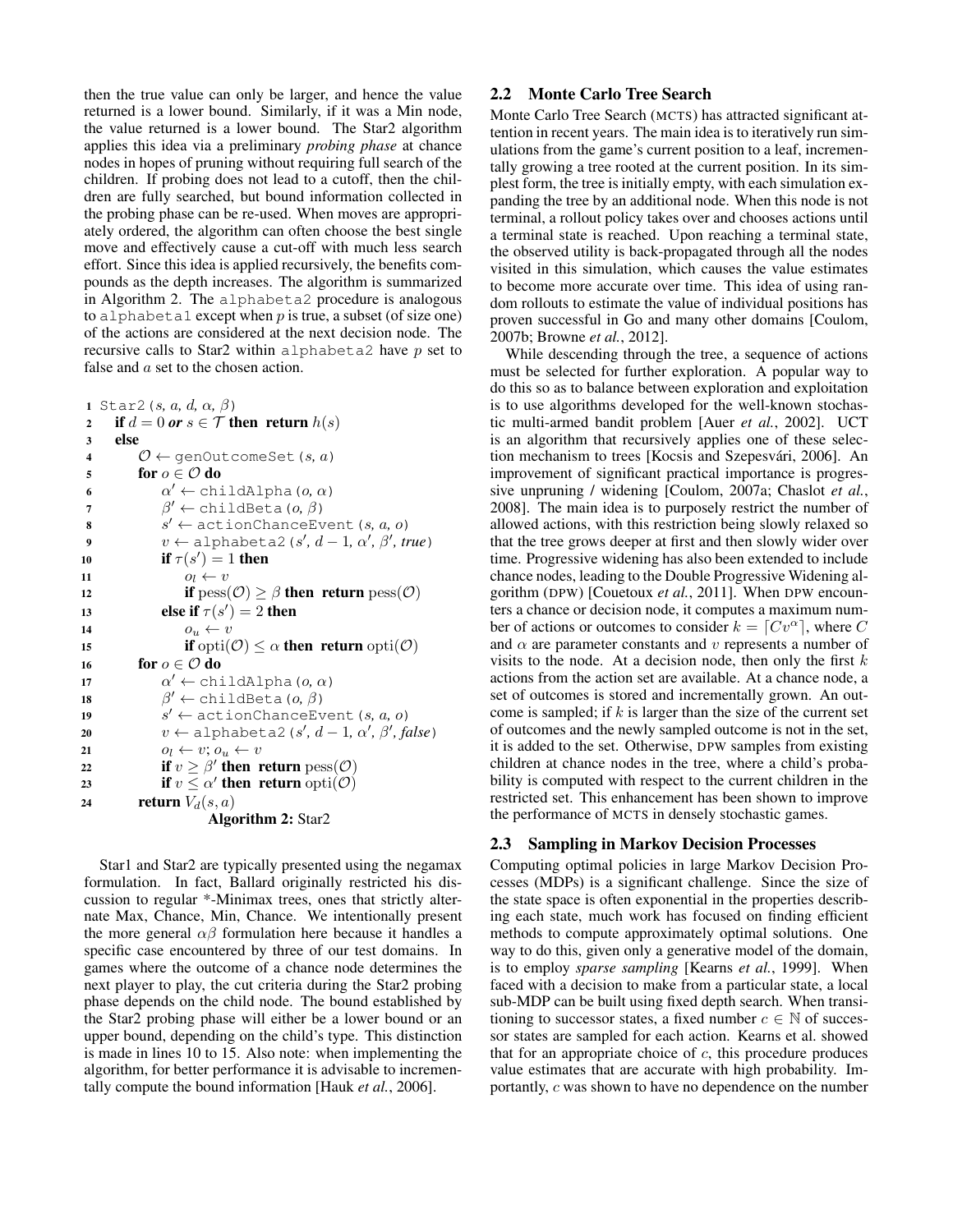of states  $|S|$ , effectively breaking the curse of dimensionality. This method of sparse sampling was later improved by using adaptive decision rules based on the multi-armed bandit literature to give the AMS algorithm [Chang *et al.*, 2005]. Also, the Forward Search Sparse Sampling (FSSS) [Walsh *et al.*, 2010] algorithm was recently introduced, which exploits bound information to add a form of sound pruning to sparse sampling. The branch and bound pruning mechanism used by FSSS works similarly to Star1 in adversarial domains.

## 3 Sparse Sampling in Adversarial Games

The practical performance of classic game tree search algorithms such as Star1 or Star2 strongly depend on the typical branching factor at chance nodes. Since this can be as bad as  $|S|$ , long-term planning using classic techniques is often infeasible in stochastic domains. However, like sparse sampling for MDPs in Section 2.3, this dependency can be removed by an appropriate use of Monte Carlo sampling. We now define the *estimated depth* d *minimax value* as

$$
\hat{V}_d(s) := \begin{cases} \max_{a \in \mathcal{A}} \hat{V}_d(s, a) & \text{if } d > 0, s \notin \mathcal{T}, \text{ and } \tau(s) = 1 \\ \min_{a \in \mathcal{A}} \hat{V}_d(s, a) & \text{if } d > 0, s \notin \mathcal{T}, \text{ and } \tau(s) = 2 \\ h(s) & \text{otherwise.} \end{cases}
$$

where

$$
\hat{V}_d(s, a) := \frac{1}{c} \sum_{i=1}^c \hat{V}_{d-1}(s_i),
$$

for all  $s \in \mathcal{S}$  and  $a \in \mathcal{A}$ , with each successor state  $s_i$  distributed according to  $\mathcal{P}(\cdot | s, a)$  for  $1 \leq i \leq c$ . This natural definition can be justified by the following result, which shows that the value estimates are accurate with high probability, provided  $c$  is chosen to be sufficiently large.

**Theorem 1.** *Given*  $c \in \mathbb{N}$ *, for any state*  $s \in \mathcal{S}$ *, for all*  $\lambda \in$  $(0, 2v_{\text{max}}] \subset \mathbb{R}$ *, for any depth*  $d \in \mathbb{Z}_+$ *,* 

$$
\mathbb{P}\left(\left|\hat{V}_d(s) - V_d(s)\right| \leq \lambda d\right) \geq 1 - \left(2c|\mathcal{A}|\right)^d \exp\left\{\frac{-\lambda^2 c}{2v_{\text{max}}^2}\right\}.
$$

The proof is a straightforward generalization of the result of Kearns *et al.* [1999] for finite horizon, adversarial games and can be found in [Lanctot *et al.*, 2013].

Notice that although there is no dependence on  $|S|$ , there is still an exponential dependence on the horizon  $d$ . Thus an enormously large value of  $c$  will need to be used to obtain any meaningful theoretical guarantees. Nevertheless, we shall show later that surprisingly small values of  $c$  perform well in practice. Also note that our proof of Theorem 1 does not hold when sampling without replacement is used. Investigating whether the analysis can be extended to cover this case would be an interesting next step.

#### 3.1 Monte Carlo \*-Minimax

We are now in a position to describe the MCMS family of algorithms, which compute estimated depth  $d$  minimax values by recursively applying one of the Star1 or Star2 pruning rules. The MCMS variants can be easily described in terms of the previous descriptions of the original Star1 and

Star2 algorithms. To enable sampling, one need only change the implementation of getOutcomeSet on line 4 of Algorithm 1 and line 4 of Algorithm 2. At a chance node, instead of recursively visiting the subtrees under each outcome, c outcomes are sampled *with replacement* and only the subtrees under those outcomes are visited; the value returned to the parent is the (equally weighted) average of the  $c$  samples. Equivalently, one can view this approach as transforming each chance node into a new chance node with  $c$  outcomes, each having probability  $\frac{1}{c}$ . We call these new variants star1SS and star2SS. If all pruning is disabled, we obtain EX-PECTIMAX with sparse sampling (expSS), which computes  $\hat{V}_d(s)$  directly from definition. At a fixed depth, if both algorithms sample identically the star1SS method computes exactly the same value as expSS but will avoid useless work by using the Star1 pruning rule. The case of star2SS is slightly more complicated. For Theorem 1 to apply, the bound information collected in the probing phase needs to be consistent with the bound information used after the probing phase. To ensure this, the algorithm must sample outcomes identically in the subtrees taken while probing and afterward.

## 4 Empirical Evaluation

We now describe our experiments. We start with our domains: Pig, EinStein Würfelt Nicht!, Can't Stop, and Ra. We then describe in detail our experiment setup. We then describe two experiments: one to determine the individual performance of each algorithm, and one to compute the statistical properties of the underlying estimators.

#### 4.1 Domains

Pig is a two-player dice game [Scarne, 1945]. Players each start with 0 points; the goal is to be the first player to achieve 100 or more points. Each turn, players roll two dice and then, if there are no  $\Box$  showing, add the sum to their turn total. At each decision point, a player may continue to roll or stop. If they decide to stop, they add their turn total to their total score and then it becomes the opponent's turn. Otherwise, they roll dice again for a chance to continue adding to their turn total. If a single  $\Box$  is rolled the turn total will be reset and the turn ended (no points gained); if a  $\circlearrowright$  is rolled then the players turn will end along with their *total score* being reset to 0.

EinStein Würfelt Nicht! (EWN) is a game played on a 5 by 5 square board. Players start with six dice used as pieces  $( \bigcirc$ ,  $\circledcirc$ ,  $\circ$ ,  $\circledcirc$ , in opposing corners of the board. The goal is to reach the opponent's corner square with a single die or capture every opponent piece. Each turn starts with the player rolling a neutral six-sided die whose result indicates which one of their pieces (dice) can move this turn. Then the player must move a piece toward the opponent's corner base (or off the board). Whenever moving onto a square with a piece, it is captured. EWN is a game played by humans and computer opponents on the Little Golem online board game site; at least two MCTS players have been developed to play it [Lorentz, 2011; Shahbazian, 2012].

Can't Stop is a dice game [Sackson, 1980] that is very popular on online gaming sites.<sup>1</sup> Can't Stop has also been a do-

<sup>&</sup>lt;sup>1</sup>See the yucata.de and boardgamearena.com statistics.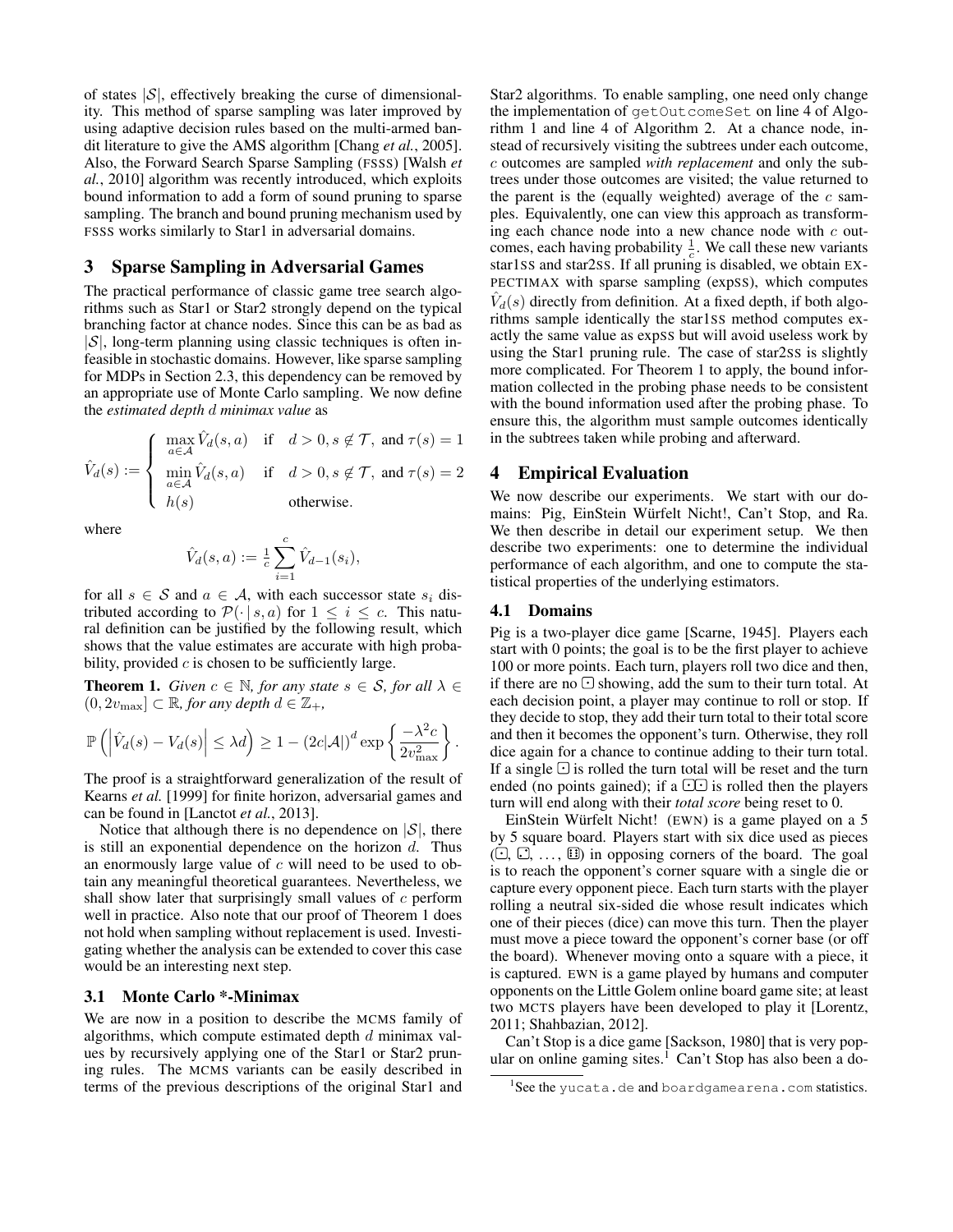Table 1: Mean statistical property values over 2470 Pig states.

| Algorithm           | Property |          |             |        |
|---------------------|----------|----------|-------------|--------|
|                     | MSE      | Variance | <b>Bias</b> | Regret |
| <b>MCTS</b>         | 78.7     | 0.71     | 8.83        | 0.41   |
| <b>DPW</b>          | 79.4     | 5.3      | 8.61        | 0.96   |
| exp                 | 91.4     | 0.037    | 9.56        | 0.56   |
| Star1               | 91.0     | 0.064    | 9.54        | 0.55   |
| Star2               | 87.9     | 0.008    | 9.38        | 0.58   |
| expSS               | 95.3     | 13.0     | 9.07        | 0.52   |
| star1 <sub>SS</sub> | 99.8     | 11.0     | 9.43        | 0.55   |
| star2ss             | 97.5     | 14.8     | 9.09        | 0.56   |

main of interest to AI researchers [Glenn and Aloi, 2009; Fang *et al.*, 2008]. The goal is to obtain three complete columns by reaching the highest level in each of the 2-12 columns. This is done by repeatedly rolling 4 dice and playing zero or more pairing combinations. Once a pairing combination is played, a marker is placed on the associated column and moved upwards. Only three distinct columns can be used during any given turn. If dice are rolled and no legal pairing combination can be made, the player loses all of the progress made towards completing columns on this turn. After rolling and making a legal pairing, a player can chose to lock in their progress by ending their turn.

Ra is a set collection bidding game, currently ranked #58 highest board game (out of several thousand) on the community site BoardGameGeek.com. Players collect various combinations of tiles by winning auctions using the bidding tokens (*suns*). Each turn, a player chooses to either draw a tile from the bag or start an auction. When a special Ra tile is drawn, an auction starts immediately, and players use one of their suns to bid on the current group of tiles. By winning an auction, a player takes the current set of tiles and exchanges the winning sun with the one in the middle of the board, the one gained becoming inactive until the following round (*epoch*). When a player no longer has any active suns, they cannot take their turns until the next epoch. Points are attributed to each player at the end of each epoch depending on their tile set as well as the tile sets of other players.

#### 4.2 Experimental Setup

In our implementation, low-overhead static move orderings are used to enumerate actions. Iterative deepening is used so that when a timeout occurs, if a move at the root has not been fully searched, then the best move from the previous depth search is returned. Transposition tables are used to store the best move to improve move ordering for future searches. In addition, to account for the extra overhead of maintaining bound information, pruning is ignored at search depths 2 or lower. In MCTS, chance nodes are stored in the tree and the selection policy always samples an outcome based on their probability distributions, which are non-uniform in every case except EWN.

Our experiments use a search time limit of 200 milliseconds. MCTS uses utilities in [−100, 100] and a UCT exploration constant of  $C_1$ . Since evaluation functions are available, we augment MCTS with a parameter,  $d_r$ , representing the number of moves taken by the rollout policy before the evaluation function is called. MCTS with double-progressive widening (DPW) uses two more parameters  $C_2$  and  $\alpha$  described in Section 2.2. Each algorithm's parameters are tuned via self-play tournaments where each player in the tournament represents a specific parameter set from a range of possible parameters and seats are swapped to ensure fairness. Specifically we used a multi-round elimination style tournament where head-to-head pairing consisted of 1000 games (500 swapped seat matches) between two different sets of parameters, winners continuing to the next round, and final champion determining the optimal parameter values. By repeating the tournaments, we found this elimination style tuning to be more consistent than round-robin style tournament, even with a larger total number of games. The sample widths for (expSS, star1SS, star2SS) in Pig were found to be (20, 25, 18). In EWN, Can't Stop, and Ra, they were found to be  $(1, 1, 2)$ ,  $(25, 30, 15)$ , and  $(5, 5, 2)$  respectively. In MCTS and DPW, the optimal parameters  $(C_1, d_r, C_2, \alpha)$  in Pig were found to be  $(50, 0, 5, 0.2)$ . In EWN, Can't Stop, and Ra, they were found to be (200, 100, 4, 0.25), (50, 10, 25, 0.3), and  $(50, 0, 2, 0.1)$  respectively. The values of  $d_r$  imply that the quality of the evaluation function in EWN is significantly lower than in other games.

## 4.3 Statistical Properties

Our first experiment compares statistical properties of the estimates and actions returned by \*-Minimax, MCMS, and MCTS. At a single decision point  $s$ , each algorithm acts as an estimator of the true minimax value  $\hat{V}(s)$ , and returns the action  $a \in \mathcal{A}$  that maximizes  $\hat{V}(s, a)$ . Since Pig has fewer than one million states, we solve it using the technique of value iteration which has been applied to previous smaller games of Pig [Neller and Pressor, 2004], obtaining the true value of each state  $V(s)$ . From this, we estimate the *mean squared error*, *variance*, *bias*, and *regret* of each algorithm using  $\text{MSE}[\hat{V}(s)] = \mathbb{E}[(\hat{V}(s) - V(s))^2] = \text{Var}[\hat{V}(s)] +$ Bias $(V(s), \hat{V}(s))^2$  by running each algorithm 50 separate times at each decision point. Then we compute the regret of taking action a at state s, Regret $(s, a) = V(s) - V(s, a)$ , where  $a$  is the action chosen by the algorithm from state  $s$ . As with MSE, variance, and bias: for a state s, we estimate Regret(s,  $a$ ) by computing a mean over 50 runs starting at s. The estimates of these properties are computed for each state in a collection of states  $s \in S_{obs}$  observed through simulated games.  $S_{obs}$  is formed by taking every state seen through simulated games of each type of player plays against each other type of player, and discarding duplicate states. Therefore, the states collected represent states that actually visited during game play. We then report the average value of each property over these  $|\mathcal{S}_{obs}| = 2470$  game states are shown in Table 1.

The results in the table show the trade-offs between bias and variance. We see that the estimated bias returned by expSS are lower than the classic \*-Minimax algorithms. The performance results below may be explained by this reduction in bias. While variance is introduced due to sampling, seemingly causing higher MSE, in two of three cases the regret in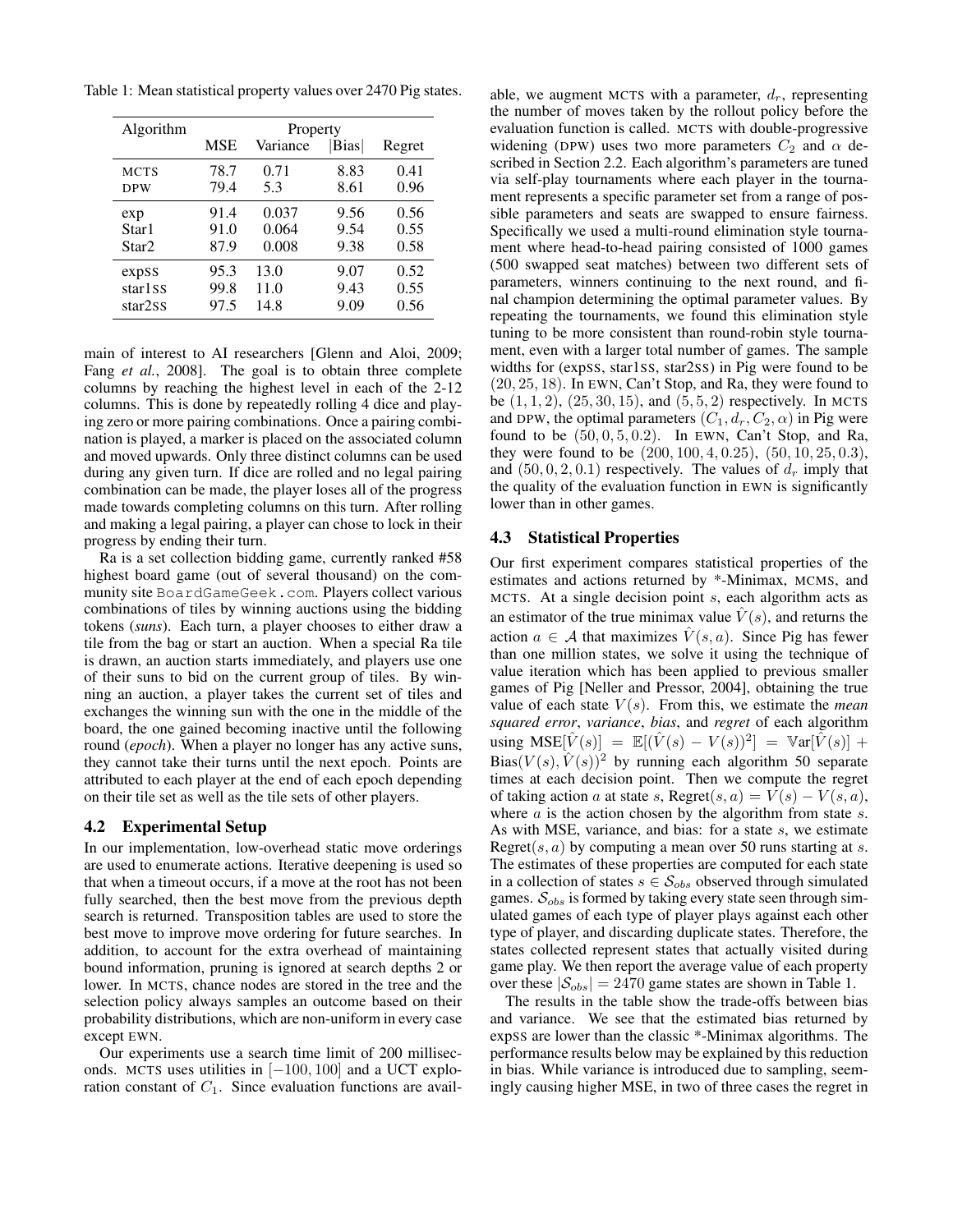

Figure 1: Results of playing strength experiments. Each bar represents the percentage of wins for  $p_{\text{left}}$  in a  $p_{\text{left}}-p_{\text{right}}$  pairing. (Positions are swapped and this notation refers only to the name order.) Errors bars represent 95% confidence intervals. Here, the best variant of MCTS is used in each domain. exp-MCTS, expSS-MCTS, Star2-MCTS, and star2SS-expSS are intentionally omitted since they look similar to Star1-MCTS, star1SS-MCTS, Star1-MCTS, and star1SS-expSS, respectively.

MCMS is lower than \*-Minimax which ultimately leading to better performance, as seen in the following section.

# 4.4 Playing Strength

In our second experiment, we computed the performance of each algorithm by playing a number of test matches (5000 for Pig and EWN, 2000 for Can't Stop and Ra) for each paired set of players. Each *match* consists of two games where players swap seats and a single randomly generated seed is used for both games in the match. To determine the best MCTS variant, 500 matched of MCTS versus DPW were played in each domain, and the winner was chosen; (classic MCTS in Pig and EWN, DPW Can't Stop and Ra). The performance of each pairing of players is shown in Figure 1.

The results show that the MCMS variants outperform their equivalent classic counterparts in every case, establishing a clear benefit of sparse sampling in the \*-Minimax algorithm. In some cases, the improvement is quite significant, such as an 85.0% win rate for star2SS vs Star2 in Can't Stop. MCMS also performs particularly well in Ra obtaining roughly 60% wins against it classic \*-Minimax counterparts. This indicates that MCMS is well suited for densely stochastic games. In Pig and Ra, the best MCMS variant seems to perform comparably to the best variant of MCTS; the weak performance of EWN is likely due to the lack of a good evaluation function. Nonetheless, when looking at the relative performances of classic \*-Minimax, we see the performance against MCTS improves when sparse sampling is applied. We also notice that in EWN expSS slightly outperforms star1SS; this can occur when there are few pruning opportunities and the overhead added by maintaining the bound information outweighs the benefit of pruning. A similar phenomenon is observed for star1SS and star2SS in Ra.

The relative performance between expSS, star1SS, and star2SS is less clear. This could be due to the overhead incurred by maintaining bound information reducing the time saved by sampling; *i.e.* the benefit of additional sampling may be greater than the benefit of pruning within the smaller sample. We believe that the relative performance of the MCMS could improve with the addition of domain knowledge such as classic search heuristics and specially tuned evaluation functions that lead to more pruning opportunities, but more work is required to show this.

## 5 Conclusion and Future Work

This paper has introduced MCMS, a family of sparse sampling algorithms for two-player, perfect information, stochastic, adversarial games. Our results show that MCMS can be competitive against MCTS variants in some domains, while consistently outperforming the equivalent classic approaches given the same amount of thinking time. We feel that our initial results are encouraging, and worthy of further investigation. One particularly attractive property of MCMS compared with MCTS (and variants) is the ease in which other classic pruning techniques can be incorporated. This could lead to larger performance improvements in domains where forward pruning techniques such as Null-move Pruning or Multicut Pruning are known to work well.

For future work, we plan to investigate the effect of dynamically set sample widths, sampling without replacement, and the effect of different time limits. In addition, as the sampling introduces variance, the variance reduction techniques used in MCTS [Veness *et al.*, 2011] may help in improving the accuracy of the estimates. Finally, we would like to determine the playing strength of MCMS algorithms against known AI techniques for these games [Glenn and Aloi, 2009; Fang *et al.*, 2008].

#### Acknowledgments

This work is partially funded by the Netherlands Organisation for Scientific Research (NWO) in the framework of the project Go4Nature, grant number 612.000.938.

#### References

- P. Auer, N. Cesa-Bianchi, and P. Fischer. Finite-time analysis of the multiarmed bandit problem. *Machine learning*, 47(2):235–256, 2002.
- B.W. Ballard. The \*-minimax search procedure for trees containing chance nodes. *Artificial Intelligence*, 21(3):327–350, 1983.
- C.B. Browne, E. Powley, D. Whitehouse, S.M. Lucas, P.I. Cowling, P. Rohlfshagen, S. Tavener, D. Perez, S. Samothrakis, and